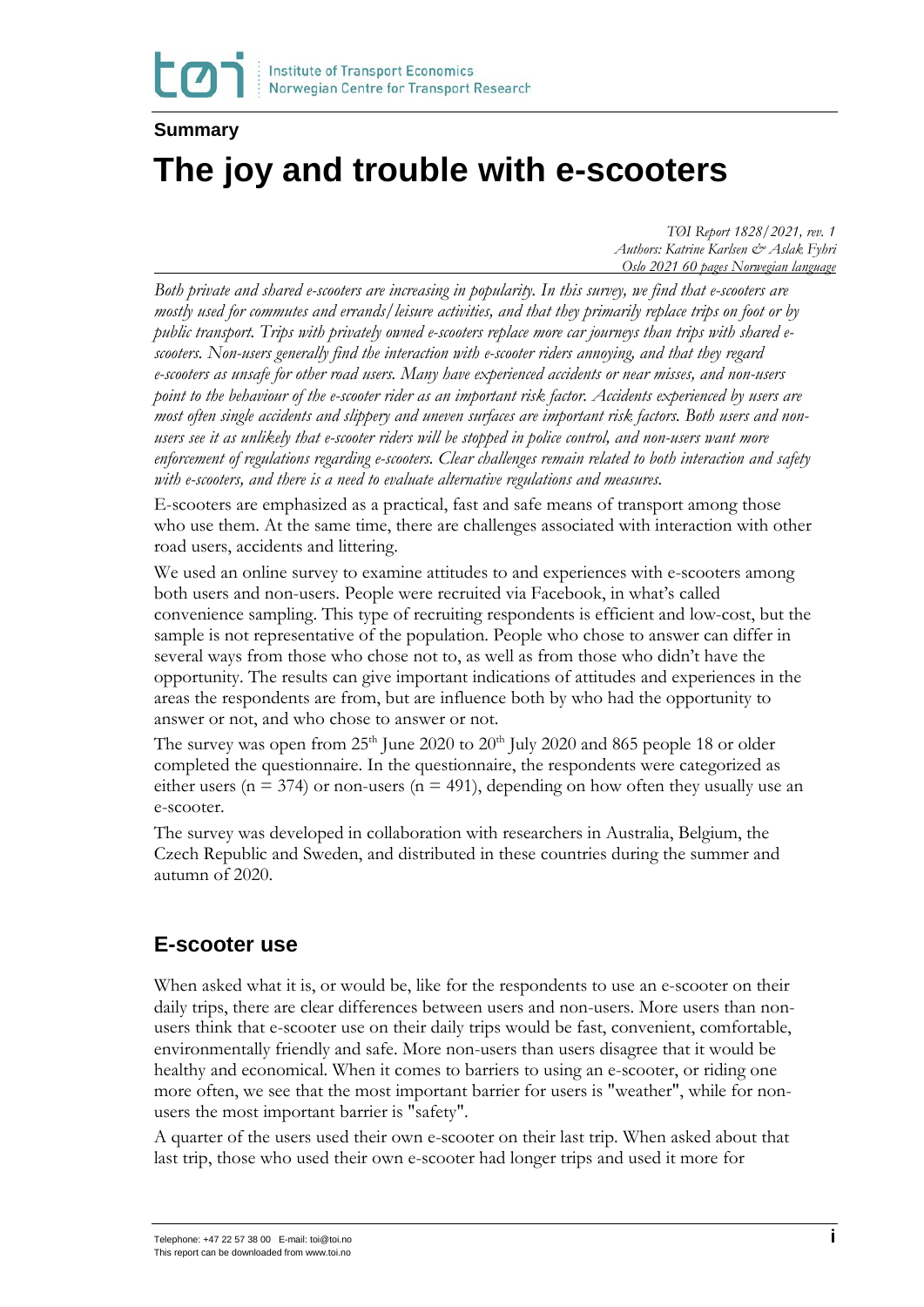commuting, and less for errands or leisure activities compared to those who rented escooters.

Most users said they would have walked or used public transport if they didn't have an escooter available for their last trip, and the proportion was larger among those who used a shared e-scooter. While only 10 percent of these would have used a car instead, as many as 31 percent of those who used their own e-scooter would have used a car.

## **Accidents and interaction**

Users were asked if they have ever had an accident while riding an e-scooter, and how many near misses they have had. Non-users were similarly asked about accidents and near misses with e-scooter riders. 14 percent of users and 9 percent of non-users have experienced an accident, while more have experienced near misses (37 percent of users and 72 percent of non-users). Almost all user-reported accidents were single accidents (92.6 percent) while near misses involved other road users to a greater extent (50 percent).

Both users and non-users were asked about factors contributing to their recent near miss and/or accident. Among non-users, most pointed to "the behaviour of the e-scooter cyclist" as an important factor, followed by "the e-scooter and its operation". Among users, we also see that "the behaviour of the other road user" is what is considered to have contributed the most, but this only applies to those who had a near miss or accident involving others. Beyond that, an uneven surface is the factor most users point to as a contributor to accidents and near misses. Some also point to their own behaviour, slippery surface, road design, traffic conditions and the e-scooter and its operation. Which risk factor that is considered the most significant varies depending on whether you look at near misses or accidents, but the differences are not large.

Users were asked to assess how they view the interaction with other road users when riding an e-scooter. Most place themselves in the middle of the scale, ranging from annoying to pleasant, with a slight predominance toward pleasant. Non-users, however, find the interaction with e-scooter riders somewhat annoying. This applies regardless of whether they are pedestrians, cyclists or motorists. However, more respondents view the question as irrelevant when considering the interaction when driving than when cycling or walking. There is little difference between age groups and genders.

The regulations for the use of e-scooters on pavements vary in the countries that collaborated on the project. We have therefore examined how non-users in the different countries experience the interaction with e-scooter riders from a pedestrian's viewpoint. Norway, Sweden and Belgium all allow the use of e-scooters on pavements if you maintain an approximate walking speed, with regulations being worded slightly differently. The regulations are somewhat different in Brisbane, Australia. While cycle lanes exist, these are often on roads where e-scooters are prohibited, and e-scooters are often used on pavements and pedestrian/cycle paths. There are no specific speed limits for this, but escooters must give way to pedestrians (on pavements/foot paths) and cyclists (on bike paths). In the Czech Republic, a distinction is made between e-scooters defined as bicycles (maximum speed 25 km/h) and those defined as vehicles. While those categorized as bicycles are permitted in pedestrian streets and squares, they are forbidden on pavements regardless of speed.

There are no major differences between countries in how the interaction with e-scooters is experienced. The non-users in all countries rate interacting with e-scooters when walking as somewhat annoying, though respondents in the Australian sample are slightly less negative